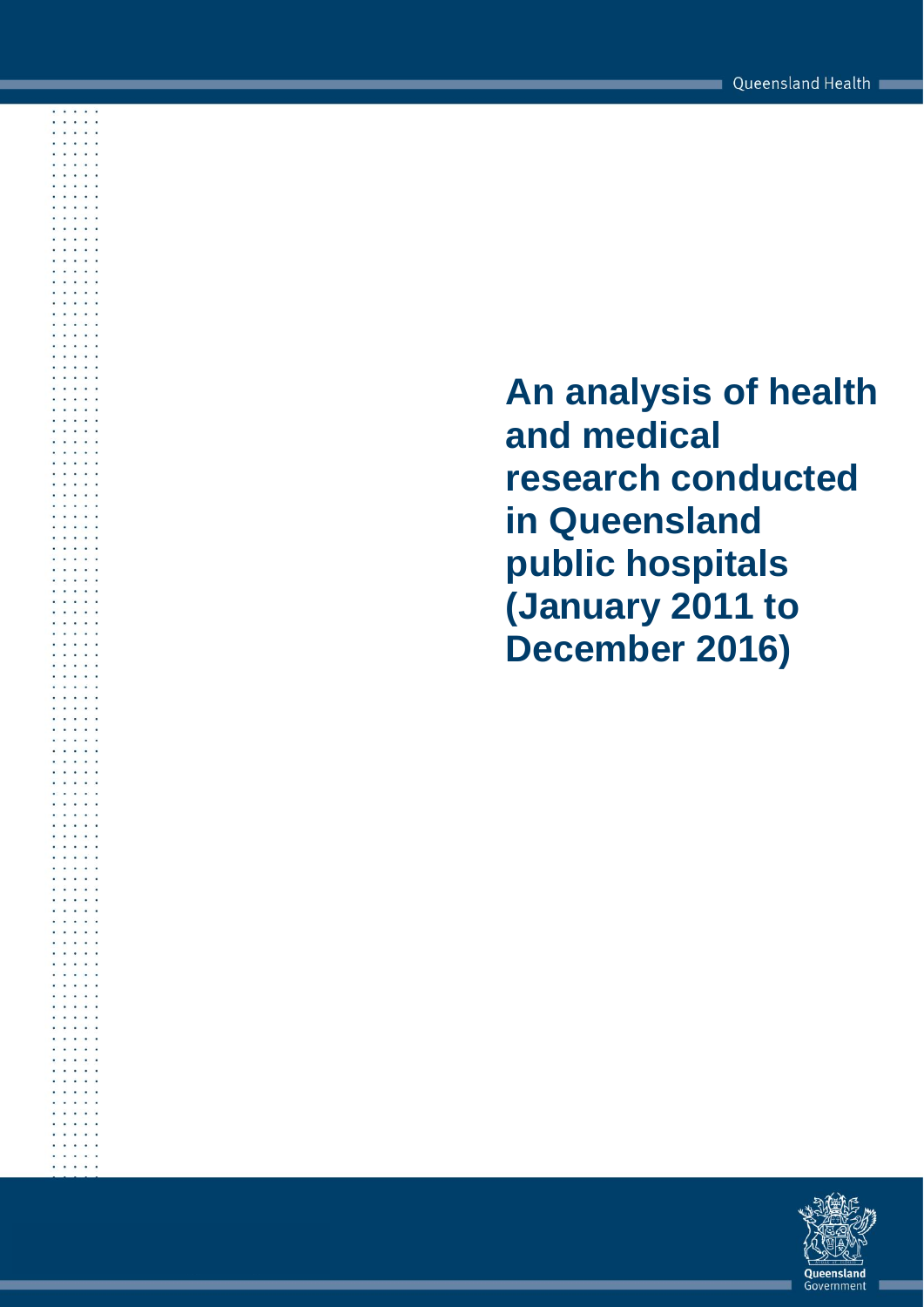#### **An analysis of health and medical research conducted in Queensland public hospitals**

Published by the State of Queensland (Queensland Health), June 2017



This document is licensed under a Creative Commons Attribution 3.0 Australia licence. To view a copy of this licence, visit creativecommons.org/licenses/by/3.0/au

© State of Queensland (Queensland Health) **2017**

You are free to copy, communicate and adapt the work, as long as you attribute the State of Queensland (Queensland Health).

For more information contact:

Author, Melissa Hagan, Health Innovation, Investment and Research Office (HIIRO),Office of the Director-General, Department of Health, GPO Box 48, Brisbane QLD 4001, email [HIIRO@health.qld.gov.au,](mailto:HIIRO@health.qld.gov.au) phone (07) 3708 5071.

An electronic version of this document is available at [www.health.qld.gov.au/research](http://www.health.qld.gov.au/research-reports/default.asp)[reports/default.asp.](http://www.health.qld.gov.au/research-reports/default.asp)

#### **Disclaimer:**

The content presented in this publication is distributed by the Queensland Government as an information source only. The State of Queensland makes no statements, representations or warranties about the accuracy, completeness or reliability of any information contained in this publication. The State of Queensland disclaims all responsibility and all liability (including without limitation for liability in negligence) for all expenses, losses, damages and costs you might incur as a result of the information being inaccurate or incomplete in any way, and for any reason reliance was placed on such information.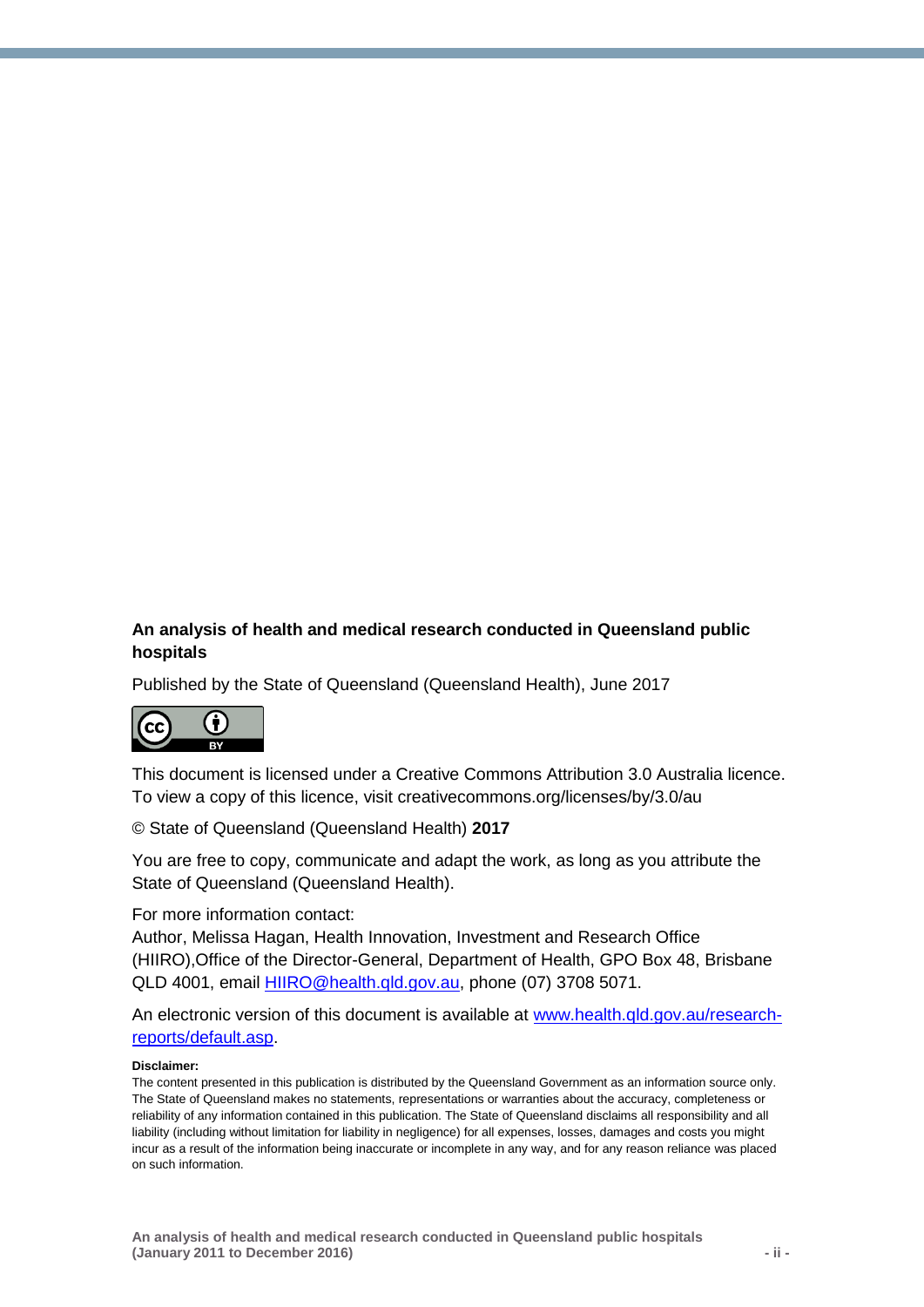# **Contents**

| $\mathbf{1}$ . |                  |  |
|----------------|------------------|--|
|                | 1.1              |  |
|                | 1.2 <sub>1</sub> |  |
|                | 1.3              |  |
|                | 1.4              |  |
| 2.             |                  |  |
|                | 2.1              |  |
|                | $2.2^{\circ}$    |  |
|                |                  |  |
| 3.             |                  |  |
|                |                  |  |
| 4.             |                  |  |
| 5.             |                  |  |
|                |                  |  |
|                |                  |  |

# **Figures**

| Figure 1 | Most frequent categories of authorised research by National Health |
|----------|--------------------------------------------------------------------|
|          | and Medical Research Council fields of research from 2011–2016 6   |

# **Tables**

| Table 1 | Queensland Human Research Ethics Committee approved research                                                                           | $\mathcal{P}$ |
|---------|----------------------------------------------------------------------------------------------------------------------------------------|---------------|
| Table 2 | Queensland Low or Negligible Risk (LNR) Ethics Committee                                                                               |               |
| Table 3 | Research governance authorised research applications3                                                                                  |               |
| Table 4 | Overall clinical trial research approval times in calendar days  4                                                                     |               |
| Table 5 | Authorised research projects categorised by the National Health and<br>Medical Research Council fields of research, by calendar year 5 |               |
| Table 6 | Authorised Queensland Health clinical trial sites categorised by                                                                       |               |
| Table 7 | Authorised Queensland Health commercially sponsored clinical trial                                                                     |               |
| Table 8 | Number of approved clinical trials conducted in Queensland Health                                                                      |               |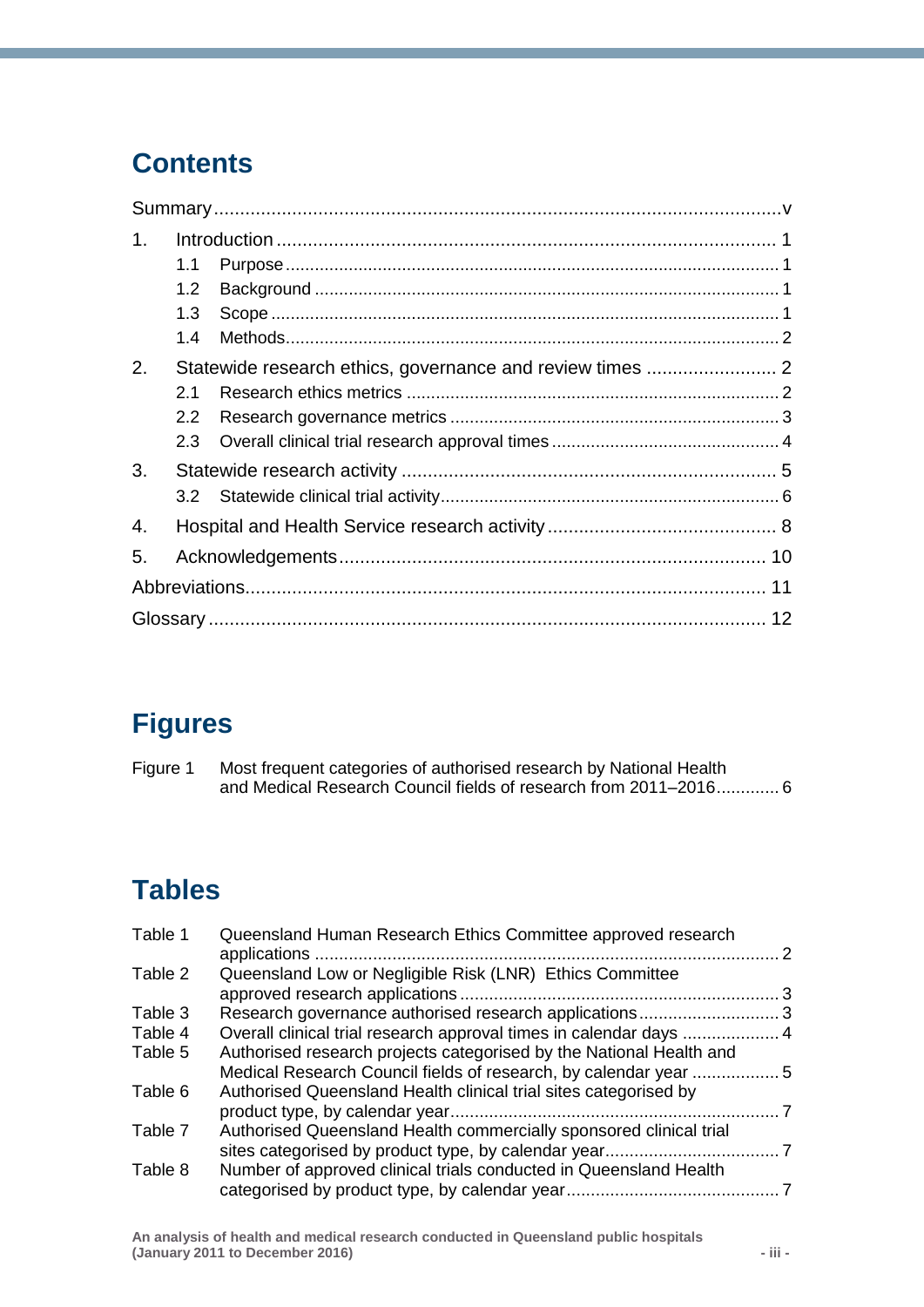| Table 9  | Number of approved commercial clinical trials conducted in              |  |
|----------|-------------------------------------------------------------------------|--|
|          | Queensland Health categorised by product type, by calendar year 8       |  |
|          | Table 10 Ethics research applications approved by Human Research Ethics |  |
|          | - 9                                                                     |  |
| Table 11 | Research governance applications authorised by Hospital and Health      |  |
|          |                                                                         |  |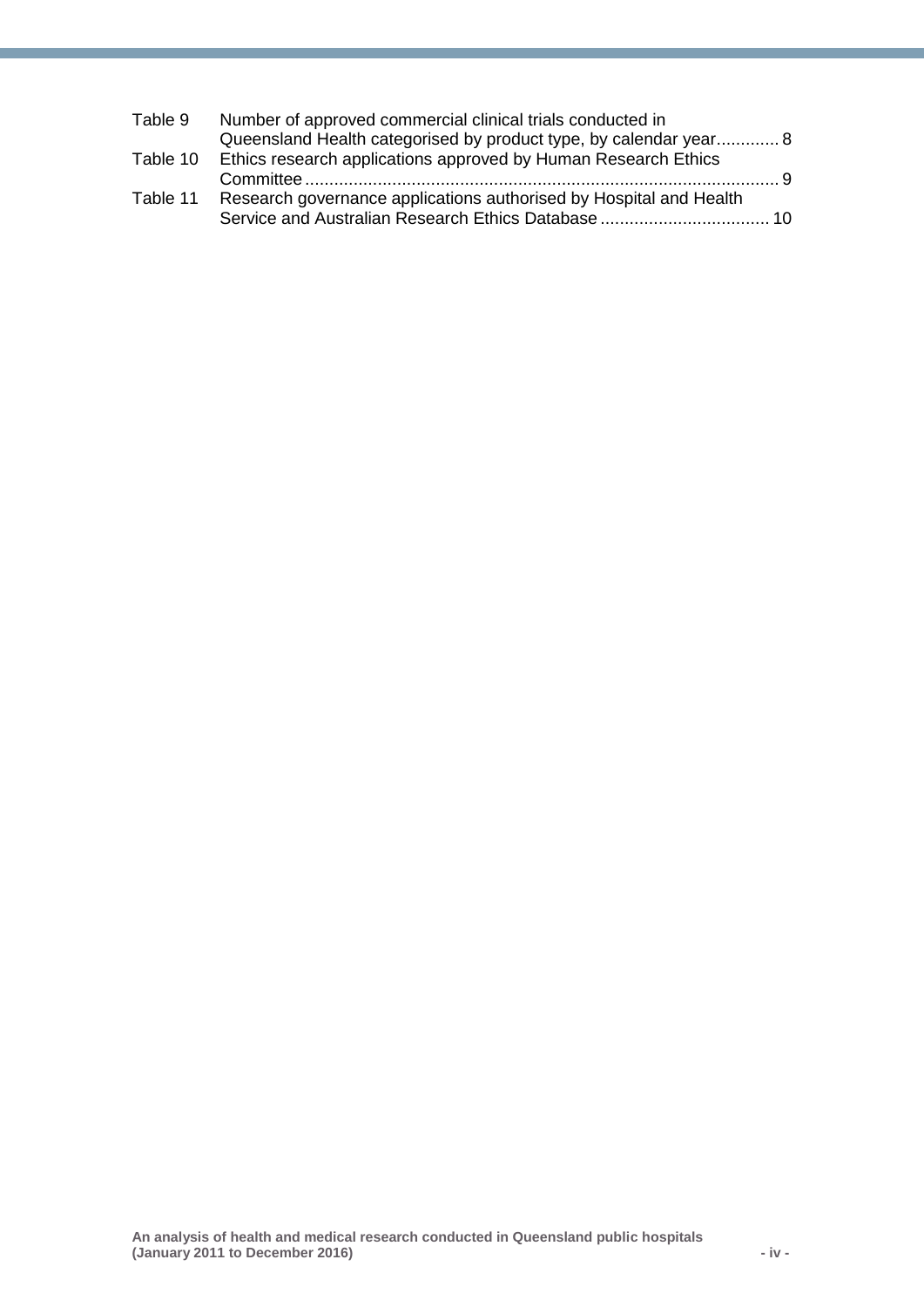# <span id="page-4-0"></span>**Summary**

This report outlines health and medical research activity conducted in Queensland public hospitals for the period January 2011 to 31 December 2016. This report will analyse the impact of new initiatives on research metrics and will allow Hospital and Health Services (HHSs) to compare their performance against median state times.

Key findings include:

- nearly 1300 new clinical trials have received ethics approval and about 57% are commercially sponsored clinical trials
- overall time from the submission of an ethics application to research governance authorisation has decreased for clinical trials to 103 median days
- 97 per cent of all Human Research Ethics Committee (HREC) reviews are under the 60 clock day target
- 99 per cent of all Low or Negligible Risk reviews are under the 60 clock day target
- 97 per cent of all research governance reviews are under the 25 clock day target
- Queensland Health and its Hospital and Health Services (HHS) have authorised almost 7500 research projects at their sites and the most frequently researched areas include public health and health services, other medical and health sciences, clinical sciences, oncology, nursing, cardiovascular medicine, paediatrics, psychology, pharmacology and pharmaceutical sciences and nutrition and dietetics.

It is recommended:

- a copy of this report is provided to HHSs and published on the Queensland Health internet website
- the HREC and Research Governance Officers (RGO) compare their local metrics to statewide data
- the Queensland Department of Health provides input into the National Health and Medical Research Council's (NHMRC) proposed accredited training for researchers, RGOs and sponsors in order for Queenslanders to benefit from national standardised research governance processes
- research metrics are monitored to inform future departmental support of HHSs.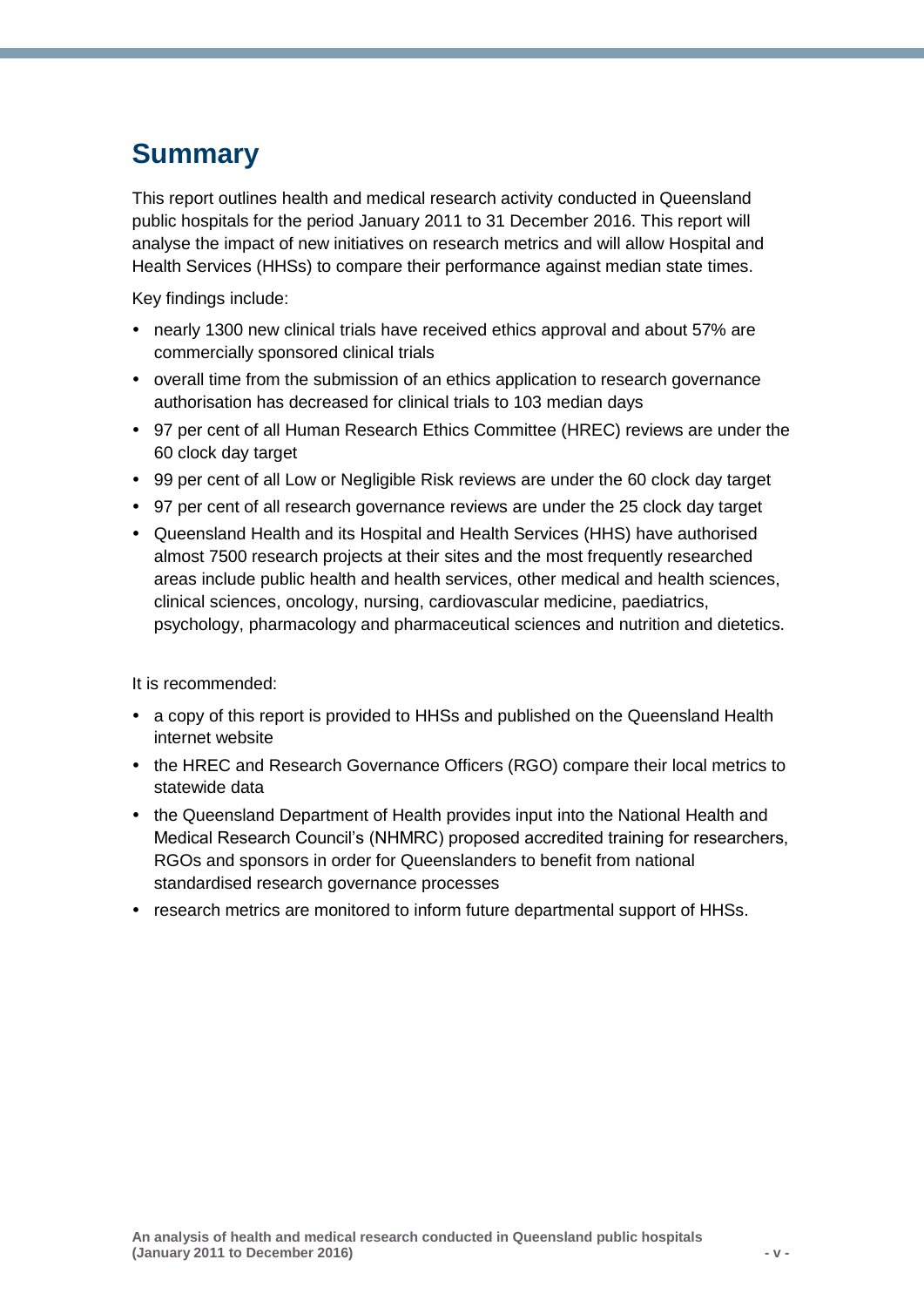# <span id="page-5-0"></span>**1. Introduction**

### <span id="page-5-1"></span>**1.1 Purpose**

This report outlines health and medical research activity<sup>1</sup> conducted in Queensland public hospitals for the period 1 January 2011 to 31 December 2016. The aim of this report is to provide information to support continued research process improvement in the Queensland public hospital system.

In particular, this report will analyse the impact of significant research approval process reforms implemented in Queensland since  $2010^2$ . Findings will allow Hospital and Health Services (HHSs) to compare their performance against state averages.

### <span id="page-5-2"></span>**1.2 Background**

Since 2010, Queensland Health has implemented streamlined statewide processes and a statewide database to ensure research activity can be monitored for efficiencies and continually improved.

The Research Ethics and Governance Health Service Directive<sup>3</sup> and Standard *Operating Procedures for Queensland Health Research Ethics Committee administrators* provide a framework for researchers to gain permission to conduct their research projects<sup>4</sup>. To conduct research in a public health facility, researchers are required to submit an online application via [www.ethicsform.org/au/SignIn.aspx](https://www.ethicsform.org/au/SignIn.aspx) for consideration by an HREC or a LNR Ethics Committee. Following ethics committee approval, an institution's Chief Executive must then authorise the research.

Queensland Health hospitals<sup>5</sup> use the Australian Research Ethics Database (AURED) to maintain research data, as described in the standard operating procedures. Use of the AURED information technology platform enables a system of single ethical review for all multicentre research conducted across Queensland Health facilities.

AURED also enables Queensland to participate in the National Mutual Acceptance Scheme (NMA) for research conducted across Queensland, New South Wales, Victoria, South Australia and Australian Capital Territory. Participation in this scheme saves researchers making multiple applications to ethics committees in multiple states, for the one research project.

## <span id="page-5-3"></span>**1.3 Scope**

1

This report documents research ethics approval timelines and governance authorisation times.

 $1$  This analysis does not reflect total ethics committee's activity as only approved research is reported.

<sup>2</sup> [http://www.health.qld.gov.au/ohmr/html/regu/multicentre\\_research.asp](http://www.health.qld.gov.au/ohmr/html/regu/multicentre_research.asp) 

<sup>3</sup> [https://www.health.qld.gov.au/\\_\\_data/assets/pdf\\_file/0025/494008/qh-hsd-035.pdf](https://www.health.qld.gov.au/__data/assets/pdf_file/0025/494008/qh-hsd-035.pdf)

<sup>4</sup> [http://www.health.qld.gov.au/ohmr/documents/regu/hrec\\_sop.pdf](http://www.health.qld.gov.au/ohmr/documents/regu/hrec_sop.pdf)

<sup>&</sup>lt;sup>5</sup> South West, North West and Central West Hospital and Health Services do not use AURED and use manual systems.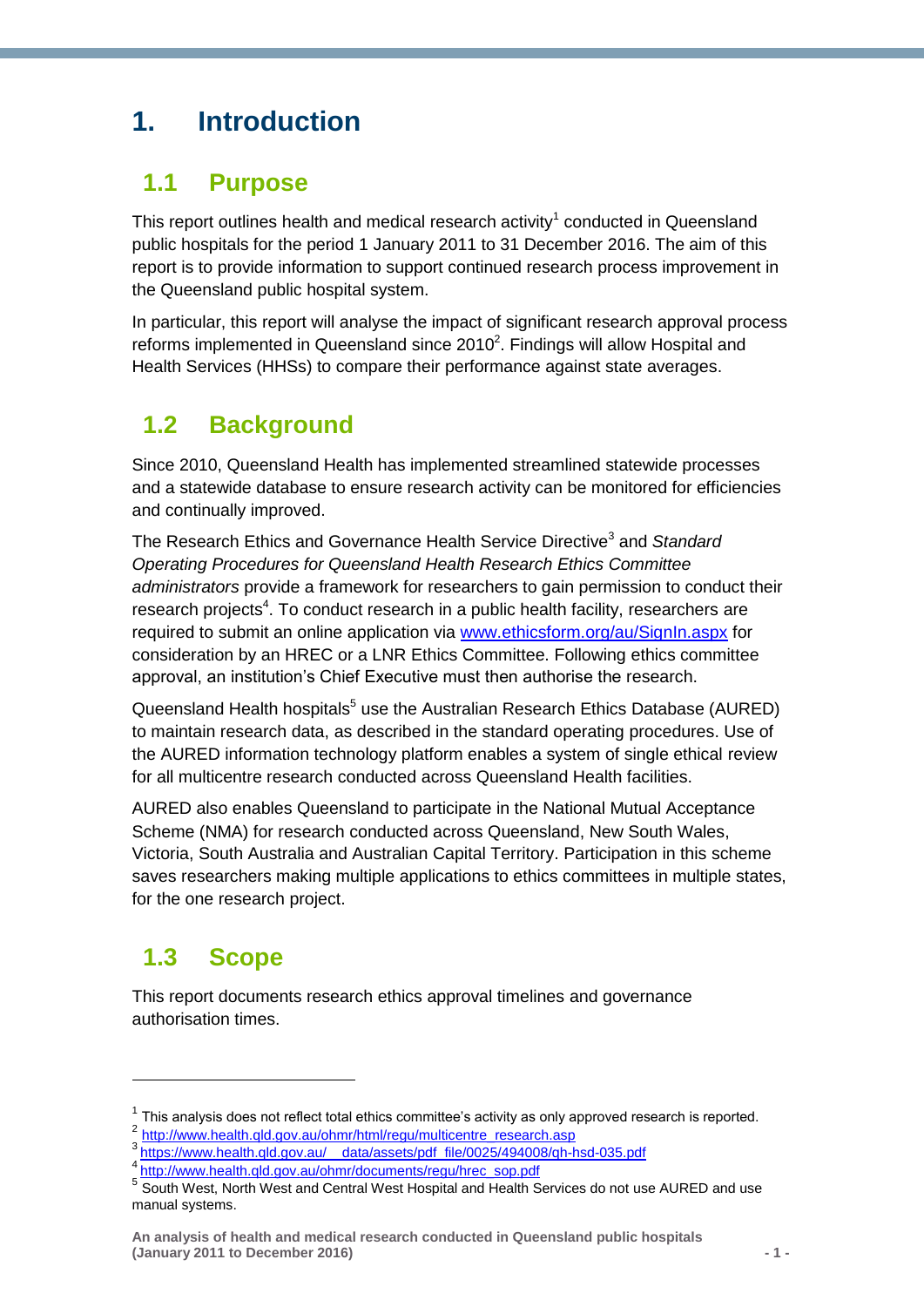### <span id="page-6-0"></span>**1.4 Methods**

The information presented in this report is based on data recorded in AURED. AURED is a live database and the report data was extracted on 19 April 2017. The Department of Health examined AURED data and HHSs assisted with data cleansing for any identified errors.

Findings are also based on an analysis of research approvals and activity in Queensland public hospitals from 1 January 2011 to 31 December 2016. This period coincides with the completion of AURED's Queensland implementation in 2010.

### <span id="page-6-1"></span>**2. Statewide research ethics, governance and review times**

### <span id="page-6-2"></span>**2.1 Research ethics metrics**

The statewide implementation of the Single Ethical Review Process and the NMA Scheme has resulted in a reduction of duplicated ethics reviews. Decreased ethics and governance review timeframes were the primary objectives of the NMA policy reform.

The standard operating procedures specify a maximum ethics review time of 60 clock days. Clock days begin after a valid application is received. The application will then be reviewed at an HREC meeting. The clock stops when the HREC requests further information or clarification from the applicant. The clock recommences when the requested information or clarification has been received. The clock finally stops when the researcher is formally notified of the final decision.

Table 1 shows the number of approved research applications and ethics review times have decreased each year since 2011, and now 97 per cent of all HREC reviews, are under the 60 clock day target.

|      | applications                                                    |                             |                     |                                          |
|------|-----------------------------------------------------------------|-----------------------------|---------------------|------------------------------------------|
| Year | <b>Number of</b><br>Queensland<br><b>Full HREC</b><br>approvals | <b>Median</b><br>clock days | $>60$ clock<br>days | % of HREC<br>review $< 60$<br>clock days |
| 2011 | 649                                                             | 29                          | 90                  | 86%                                      |
| 2012 | 542                                                             | 27                          | 47                  | 91%                                      |
| 2013 | 506                                                             | 27                          | 34                  | 93%                                      |
| 2014 | 480                                                             | 24                          | 30                  | 94%                                      |
| 2015 | 517                                                             | 23                          | 23                  | 96%                                      |
| 2016 | 588                                                             | 21                          | 18                  | 97%                                      |

# <span id="page-6-3"></span>**Table 1 Queensland Human Research Ethics Committee approved research**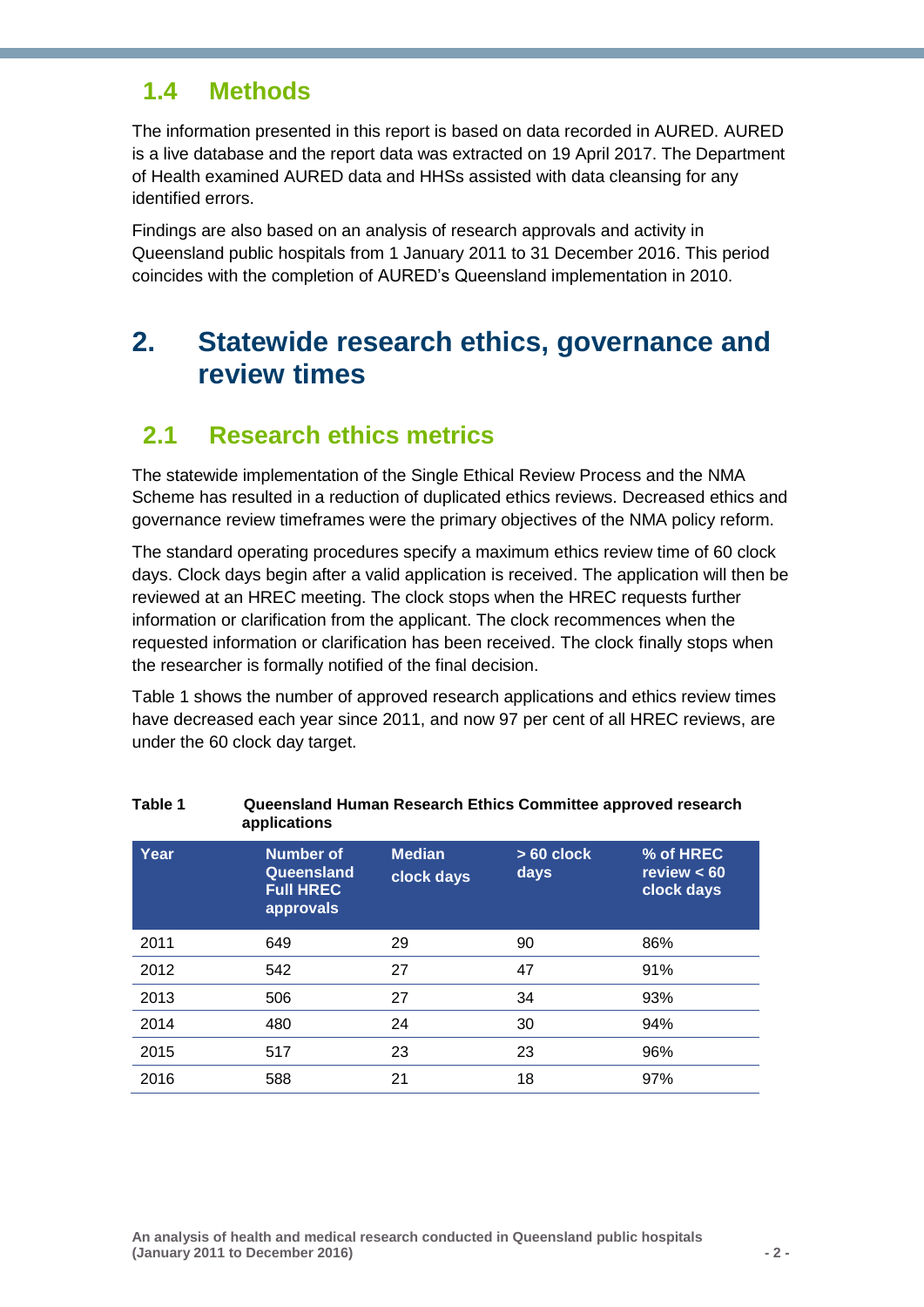| <b>Year</b> | <b>Number of</b><br>Queensland<br><b>LNR</b> ethics<br>approvals | <b>Median</b><br>clock days | $>60$ clock<br>days | % of HREC<br>review $< 60$<br>clock days |
|-------------|------------------------------------------------------------------|-----------------------------|---------------------|------------------------------------------|
| 2011        | 472                                                              | 18                          | 50                  | 89%                                      |
| 2012        | 524                                                              | 14                          | 41                  | 92%                                      |
| 2013        | 500                                                              | 15                          | 25                  | 95%                                      |
| 2014        | 424                                                              | 14                          | 9                   | 98%                                      |
| 2015        | 526                                                              | 14                          | 7                   | 99%                                      |
| 2016        | 520                                                              | 11                          | 2                   | 99%                                      |

#### <span id="page-7-1"></span>**Table 2 Queensland Low or Negligible Risk (LNR) Ethics Committee approved research applications**

Table 2 shows the number of approved research applications and ethics review times have decreased each year since 2011, and now 99 per cent of all Low or Negligible Risk (LNR) ethics reviews, are under the 60 clock day target.

The reduction in review times is likely due to researchers becoming better at preparing applications, increased HREC review efficiencies and monitoring and support from the Health Innovation, Investment and Research Office (HIIRO).

### <span id="page-7-0"></span>**2.2 Research governance metrics**

The standard operating procedures allow a maximum research governance review turnaround time of 25 clock days. Table 3 shows all governance review times in calendar days. In 2016, 99 per cent of all research governance reviews were under the 25 clock day target. The improved timeframes are likely to be a consequence of improved governance applications by researchers, increased governance review efficiencies and monitoring and support from the Health Innovation, Investment and Research Office (HIIRO).

| i abie o | Research governance additionsed research applications               |                                       |                                                                |
|----------|---------------------------------------------------------------------|---------------------------------------|----------------------------------------------------------------|
| Year     | <b>Number of</b><br>research<br>governance<br><b>authorisations</b> | <b>Median</b><br><b>Calendar days</b> | % of governance<br><b>authorisations</b><br>< 25 calendar days |
| 2011     | 1193                                                                | 8                                     | 85%                                                            |
| 2012     | 1123                                                                | 7                                     | 92%                                                            |
| 2013     | 1279                                                                | 5                                     | 90%                                                            |
| 2014     | 1218                                                                | 4                                     | 96%                                                            |
| 2015     | 1384                                                                | 3                                     | 95%                                                            |
| 2016     | 1393                                                                | 3                                     | 97%                                                            |

<span id="page-7-2"></span>**Table 3 Research governance authorised research applications**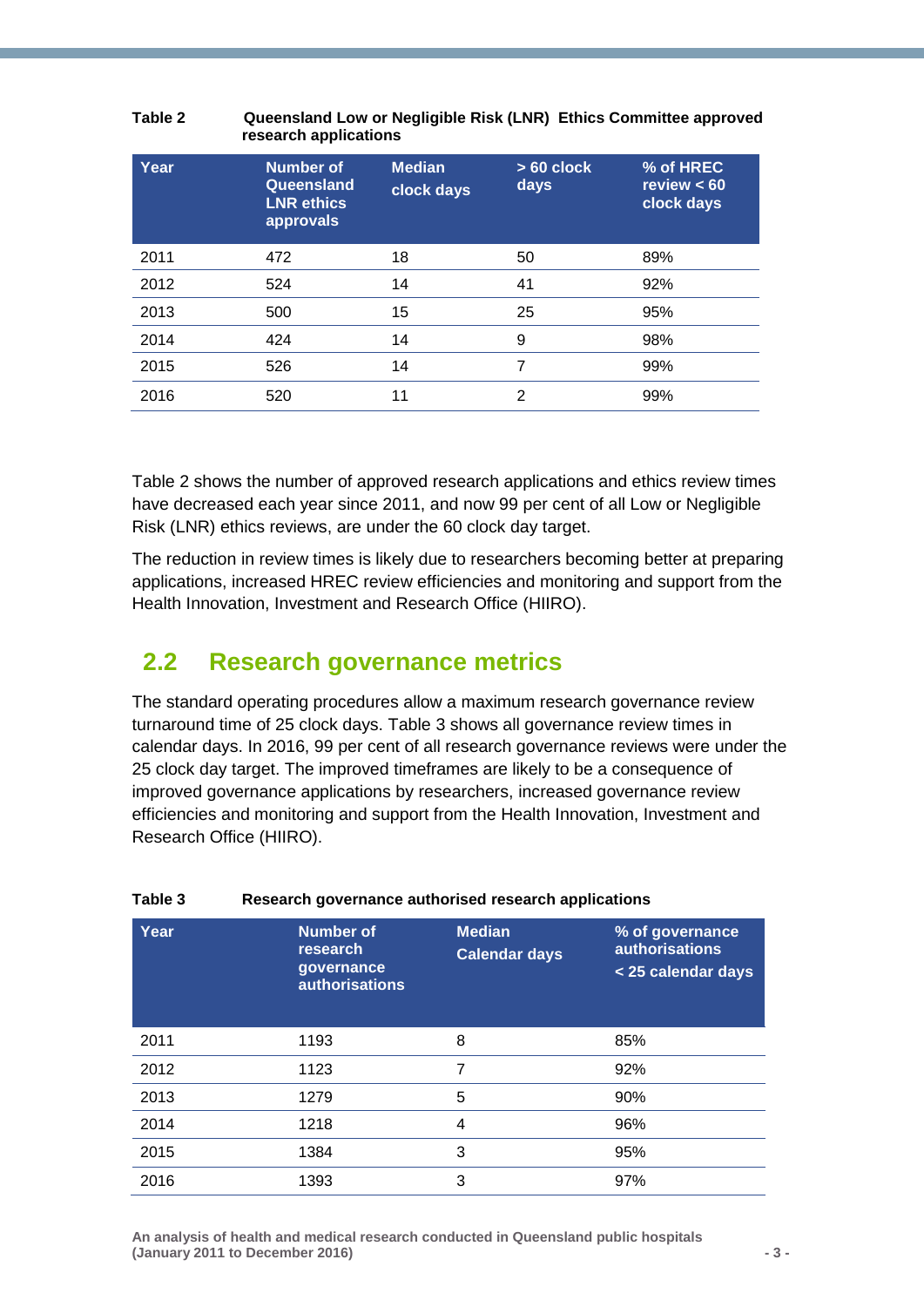### <span id="page-8-0"></span>**2.3 Overall clinical trial research approval times**

The streamlined ethics and governance processes have also had a positive impact on clinical trial approval time frames for trials reviewed by Queensland Health HRECs and conducted at Queensland sites. Table 4 shows there has been a reduction in overall approval times since 2011. Times are impacted by delays of site specific assessment submissions to research governance officers (RGOs) caused by prolonged budget negotiations or other regulatory requirements such as *Public Health Act 2005* or Queensland Civil and Administrative Tribunal approvals, where required.

Sustained focus on encouraging parallel submission of SSAs with HREC applications will result in continued reduction in the delays between HREC approval and SSA submission.

Only clinical trials that were reviewed by Queensland Health HRECs and conducted at Queensland public hospitals are included in this analysis.

| Year | <b>Number of clinical</b><br>trial governance<br><b>authorisations</b> | <b>Median Calendar</b><br><b>Days from HREC</b><br><b>Approval to SSA</b><br><b>Submission</b> | <b>Median Calendar</b><br><b>Days from HREC</b><br><b>Validation to SSA</b><br><b>Authorisation</b> |
|------|------------------------------------------------------------------------|------------------------------------------------------------------------------------------------|-----------------------------------------------------------------------------------------------------|
| 2011 | 269                                                                    | 60                                                                                             | 133                                                                                                 |
| 2012 | 290                                                                    | 78                                                                                             | 149                                                                                                 |
| 2013 | 327                                                                    | 70                                                                                             | 137                                                                                                 |
| 2014 | 273                                                                    | 94                                                                                             | 188                                                                                                 |
| 2015 | 371                                                                    | 49                                                                                             | 106                                                                                                 |
| 2016 | 286                                                                    | 39                                                                                             | 103                                                                                                 |

<span id="page-8-1"></span>**Table 4 Overall clinical trial research approval times in calendar days**

Queensland Health has led national policy change to encourage parallel review of ethics and governance applications. All jurisdictions are working with the National Health and Medical Research Council (NHMRC) and the research community to develop policy drivers to facilitate a parallel review.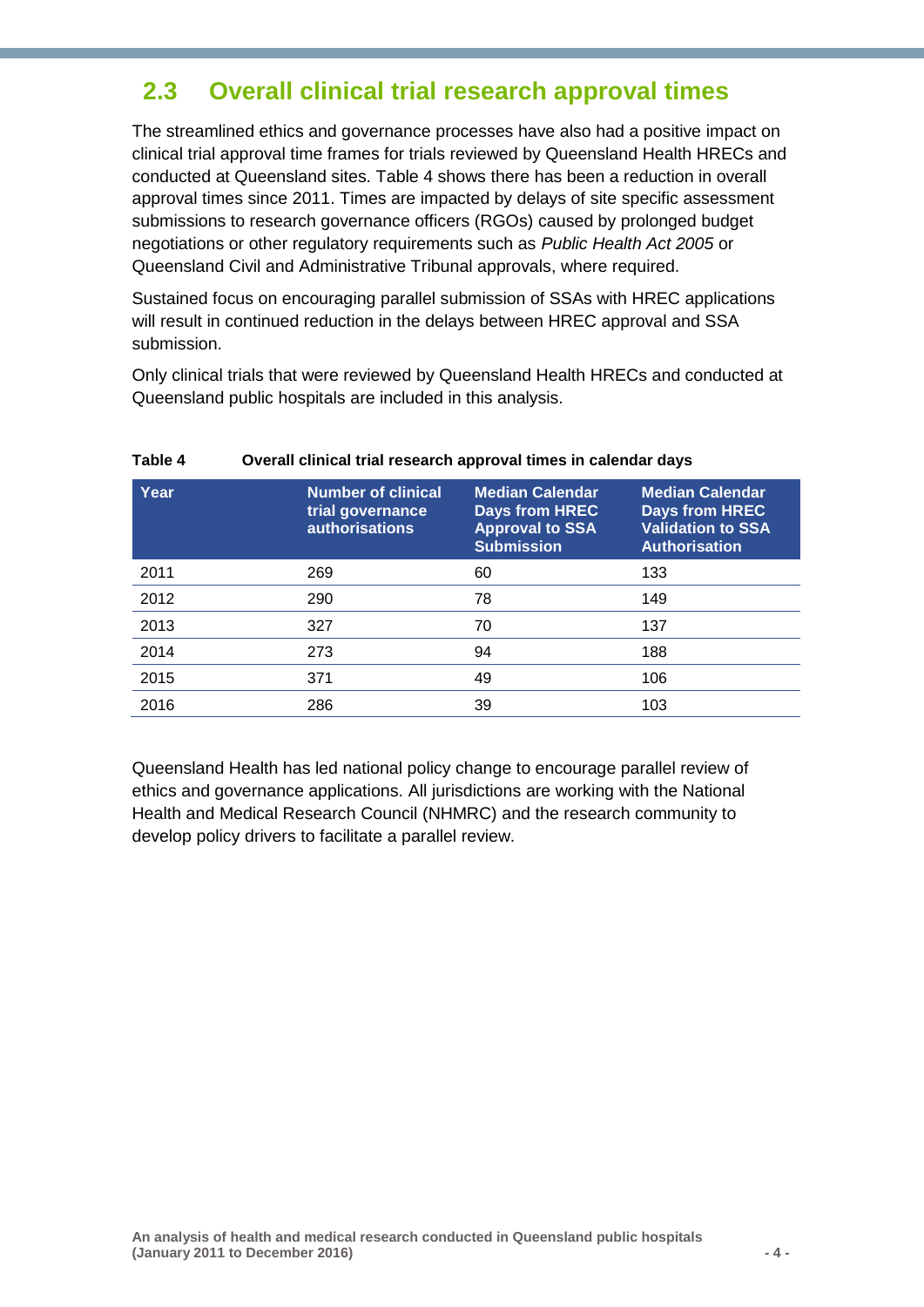# <span id="page-9-0"></span>**3. Statewide research activity**

<span id="page-9-1"></span>

**Table 5 Authorised research projects categorised by the National Health and Medical Research Council fields of research, by calendar year**

| <b>NHMRC</b> group                          | 2011                    | 2012           | 2013           | 2014           | 2015           | 2016        | <b>Total</b> |
|---------------------------------------------|-------------------------|----------------|----------------|----------------|----------------|-------------|--------------|
| Applied economics                           | 0                       | 1              | 3              | $\overline{c}$ | 3              | 1           | 10           |
| Applied ethics                              | 0                       | 0              | $\pmb{0}$      | 1              | 1              | 7           | 9            |
| Biochemistry and cell biology               | 1                       | 1              | 4              | 3              | $\overline{c}$ | 4           | 15           |
| Biomedical engineering                      | $\overline{7}$          | 10             | 16             | 5              | 16             | 12          | 66           |
| Cardiovascular medicine and<br>haematology  | 45                      | 50             | 88             | 71             | 84             | 76          | 414          |
| Clinical sciences                           | 112                     | 118            | 188            | 180            | 182            | 223         | 1003         |
| Cognitive science                           | 2                       | 0              | $\overline{c}$ | 0              | 1              | 4           | 9            |
| Complementary/alternative medicine          | $\overline{c}$          | 0              | 2              | 1              | $\overline{c}$ | 3           | 10           |
| Dentistry                                   | 2                       | 0              | 4              | 3              | 5              | 1           | 15           |
| Econometrics                                | $\mathbf 0$             | $\mathbf 0$    | $\mathbf 0$    | 0              | 1              | 2           | 3            |
| Genetics                                    | 6                       | 5              | 10             | 7              | 4              | 4           | 36           |
| Human movement and sports science           | 4                       | 3              | 8              | 8              | 3              | 9           | 35           |
| Immunology                                  | 8                       | $\overline{7}$ | 11             | 10             | 8              | 3           | 47           |
| Medical biochemistry and<br>metabolomics    | $\overline{\mathbf{c}}$ | 3              | 2              | 1              | $\overline{c}$ | 3           | 13           |
| Medical biotechnology                       | 3                       | 1              | $\overline{7}$ | 1              | 1              | 1           | 14           |
| Medical microbiology                        | 14                      | 26             | 25             | 12             | 23             | 25          | 125          |
| Medical physiology                          | 3                       | 4              | $\overline{4}$ | 2              | $\overline{c}$ | 5           | 20           |
| Medicinal and biomolecular chemistry        | 0                       | 0              | $\pmb{0}$      | $\overline{c}$ | 1              | 2           | 5            |
| Nanotechnology                              | $\mathbf 0$             | 1              | $\mathbf 0$    | $\mathbf 0$    | $\mathbf 0$    | $\mathbf 0$ | 1            |
| Neurosciences                               | 18                      | 23             | 25             | 24             | 43             | 32          | 165          |
| Nursing                                     | 54                      | 57             | 72             | 72             | 105            | 87          | 447          |
| Nutrition and dietetics                     | 9                       | 27             | 52             | 37             | 29             | 30          | 184          |
| Oncology and carcinogenesis                 | 140                     | 116            | 120            | 148            | 184            | 164         | 872          |
| Optometry                                   | 0                       | 1              | 1              | $\overline{c}$ | $\mathbf 0$    | 1           | 5            |
| Other medical and health sciences           | 118                     | 145            | 195            | 210            | 258            | 218         | 1144         |
| Other physical sciences                     | 1                       | 0              | $\mathbf 0$    | 5              | 0              | 3           | 9            |
| Other psychology and cognitive<br>sciences  | 10                      | 5              | 6              | 0              | 12             | 8           | 41           |
| Paediatrics and reproductive medicine       | 18                      | 41             | 55             | 69             | 80             | 92          | 355          |
| Pharmacology and pharmaceutical<br>sciences | 25                      | 25             | 44             | 24             | 31             | 38          | 187          |
| Psychology                                  | 28                      | 36             | 48             | 35             | 41             | 38          | 226          |
| Public health and health services           | 137                     | 186            | 216            | 205            | 201            | 229         | 1174         |
| <b>Statistics</b>                           | 1                       | 1              | 9              | 4              | 3              | 4           | 22           |
| Not populated                               | 423                     | 230            | 62             | 74             | 56             | 64          | 909          |
| Total                                       | 1193                    | 1123           | 1279           | 1218           | 1384           | 1393        | 7590         |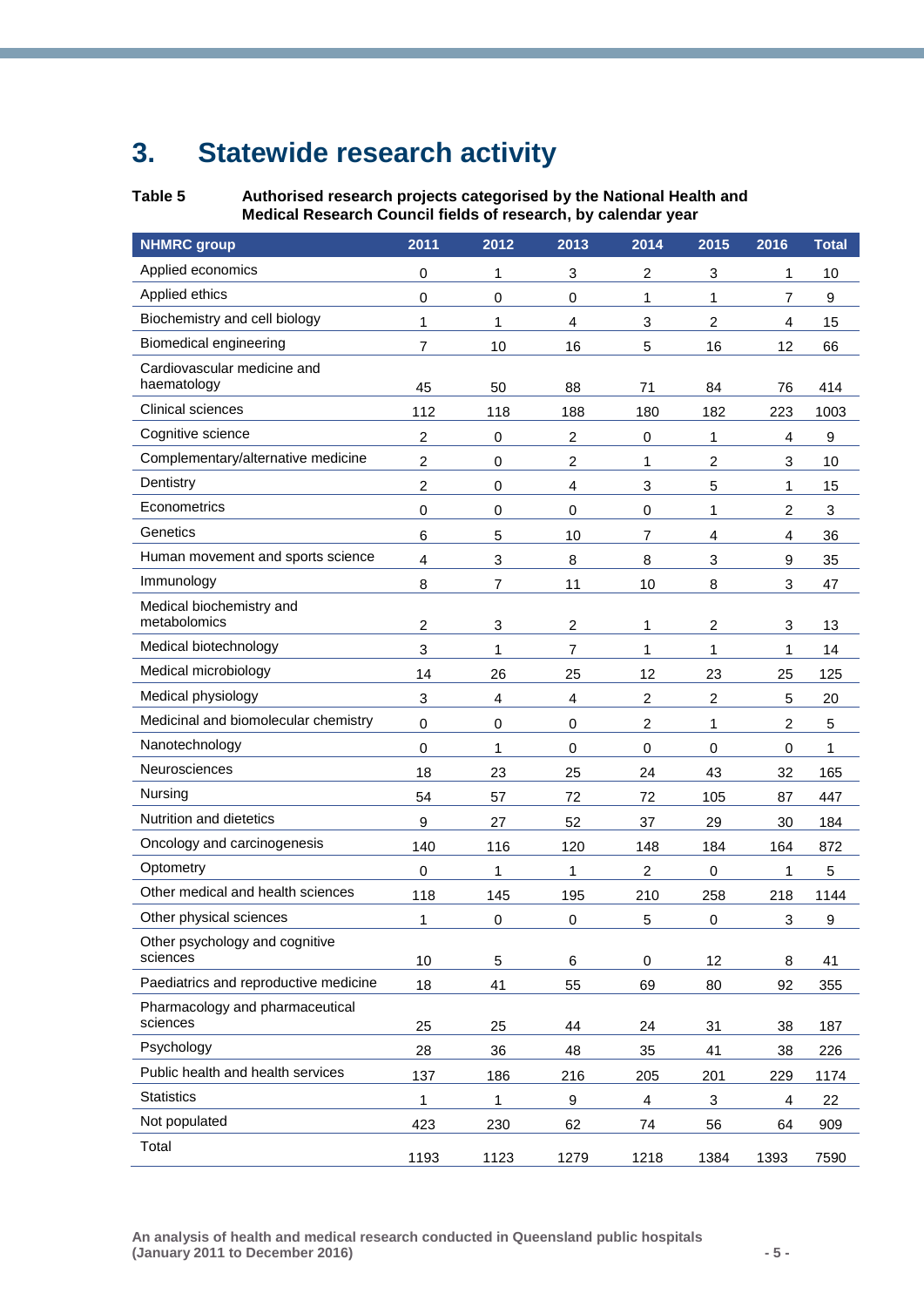The decrease in the "Not populated" category in Table 5 is evidence of improved data entry by researchers and HHS administrators. This demonstrates the benefit of a centralised information technology platform which allows for data cleansing and continued guidance on data quality. Future examination of the research outputs and potential translation of evidence would assist in demonstrating benefits from research investment.

Figure 1 shows the most researched areas are public health and health services, other medical and health sciences, clinical sciences, oncology, nursing, cardiovascular medicine, paediatrics, psychology, pharmacology and pharmaceutical sciences and nutrition and dietetics. Public health and health services research are almost exclusively non-commercially sponsored research. Further analysis of research collaborations, both nationally and internationally, is planned for future reporting.

<span id="page-10-1"></span>**Figure 1 Most frequent categories of authorised research by National Health and Medical Research Council fields of research from 2011–2016**



### <span id="page-10-0"></span>**3.2 Statewide clinical trial activity**

Table 6 shows details of all Queensland Health sites authorised to conduct a clinical trial by calendar year and Table 7 breaks this down to commercially sponsored clinical trial sites. Table 8 shows the number of HREC approved clinical trials (clinical trials may have multiple sites, and this is reflected in Tables 6 and 7) and Table 9 breaks this down to commercially sponsored trials. It is important to note that trials can run over many years and that future analysis is planned to assess the clinical trial capacity of the entire health ecosystem in Queensland.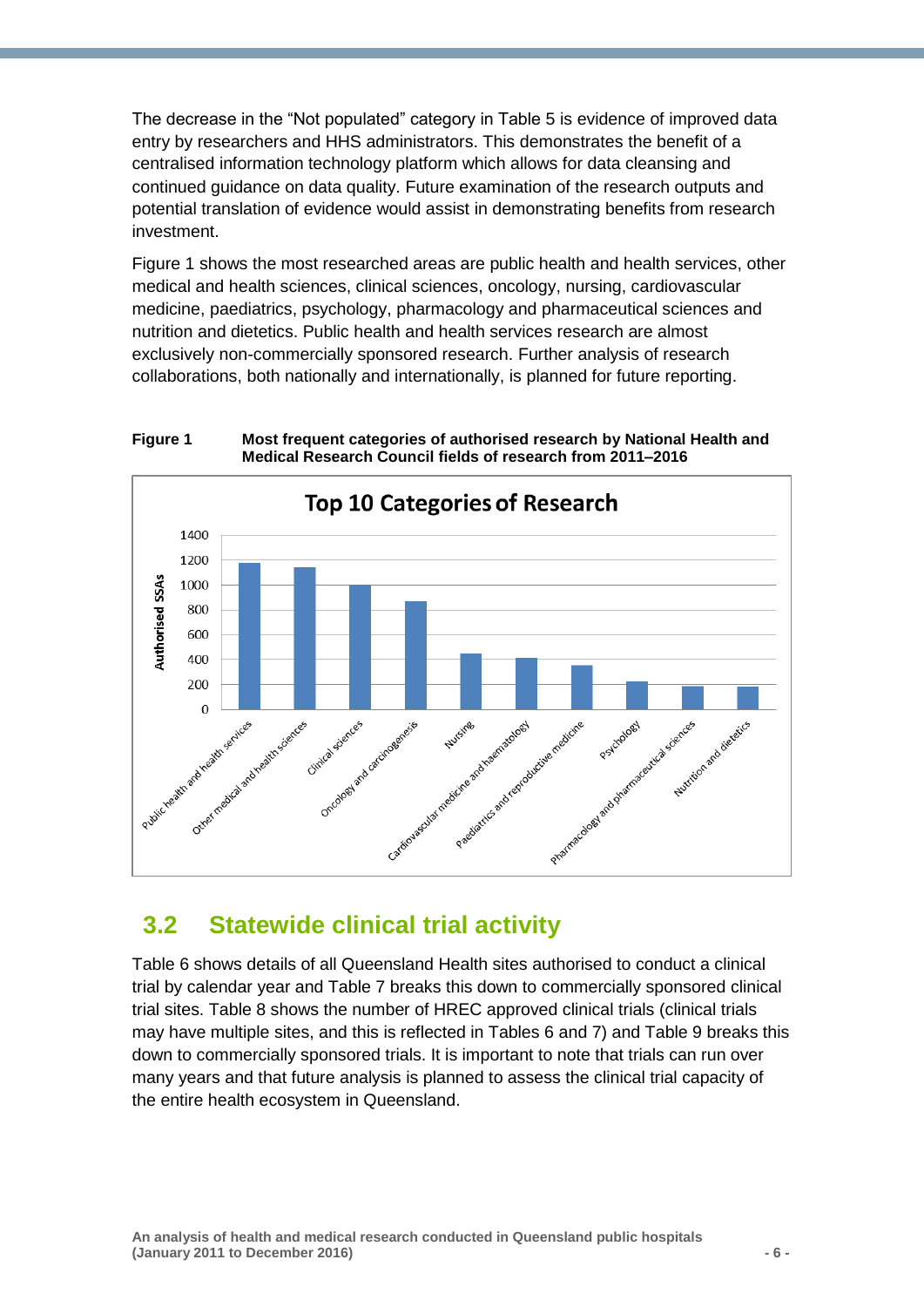#### <span id="page-11-0"></span>**Table 6 Authorised Queensland Health clinical trial sites categorised by product type, by calendar year**

| <b>Study Type (all authorised SSAs)</b> | 2011 | 2012 | 2013 | 2014 | 2015 | 2016 | Total |
|-----------------------------------------|------|------|------|------|------|------|-------|
| Clinical trial - other                  | 43   | 66   | 102  | 75   | 82   | 43   | 411   |
| Clinical trial of a device              |      | 13   | 26   | 22   | 29   | 25   | 117   |
| Clinical trial of a drug                | 223  | 200  | 193  | 202  | 253  | 211  | 528   |
| Clinical trial of a drug and device     |      | 9    | 4    | 0    |      | 3    | 19    |
| $FTIH/FTIP6$ clinical trial – device    |      |      | 0    | 0    |      | 0    |       |
| FTIH/FTIP clinical trial - drug         |      |      | 2    | 4    | 4    | 4    | 21    |
| Total                                   | 269  | 290  | 327  | 303  | 371  | 286  | 1846  |

#### <span id="page-11-1"></span>**Table 7 Authorised Queensland Health commercially sponsored clinical trial sites categorised by product type, by calendar year**

| <b>Study Type (all commercially</b><br>sponsored all SSAs) | 2011 | 2012 | 2013 | 2014 | 2015 | 2016 | <b>Total</b> |
|------------------------------------------------------------|------|------|------|------|------|------|--------------|
| Clinical trial - other                                     |      | 6    | 4    | 3    |      |      | 24           |
| Clinical trial of a device                                 |      | 8    | 15   | 10   | 8    | 5    | 46           |
| Clinical trial of a drug                                   | 156  | 143  | 136  | 136  | 166  | 116  | 883          |
| Clinical trial of a drug and device                        |      | 6    | 4    | 0    |      |      | 13           |
| FTIH/FTIP clinical trial - device                          |      | 0    | 0    | 0    |      | 0    |              |
| FTIH/FTIP clinical trial - drug                            |      |      |      |      | 3    | 4    | 11           |
| Total                                                      | 158  | 164  | 160  | 151  | 187  | 128  | 948          |

#### <span id="page-11-2"></span>**Table 8 Number of approved clinical trials conducted in Queensland Health categorised by product type, by calendar year**

| <b>Approved Clinical Trials</b>     | 2011 | 2012 | 2013 | 2014 | 2015 | 2016 | Total |
|-------------------------------------|------|------|------|------|------|------|-------|
| Clinical trial - other              | 28   | 42   | 61   | 31   | 39   | 33   | 234   |
| Clinical trial of a device          |      | 12   | 24   | 20   | 21   | 18   | 97    |
| Clinical trial of a drug            | 174  | 136  | 154  | 134  | 177  | 148  | 923   |
| Clinical trial of a drug and device |      | 6    | 2    | 0    |      |      | 13    |
| FTIH/FTIP clinical trial - device   |      |      | 0    | 0    |      | 0    |       |
| FTIH/FTIP clinical trial - drug     |      |      |      |      | 4    | 4    | 14    |
| Total                               | 205  | 198  | 243  | 188  | 244  | 205  | 1283  |

-

<sup>6</sup> First Time In Human (FTIH) and First Time in Patient (FTIP)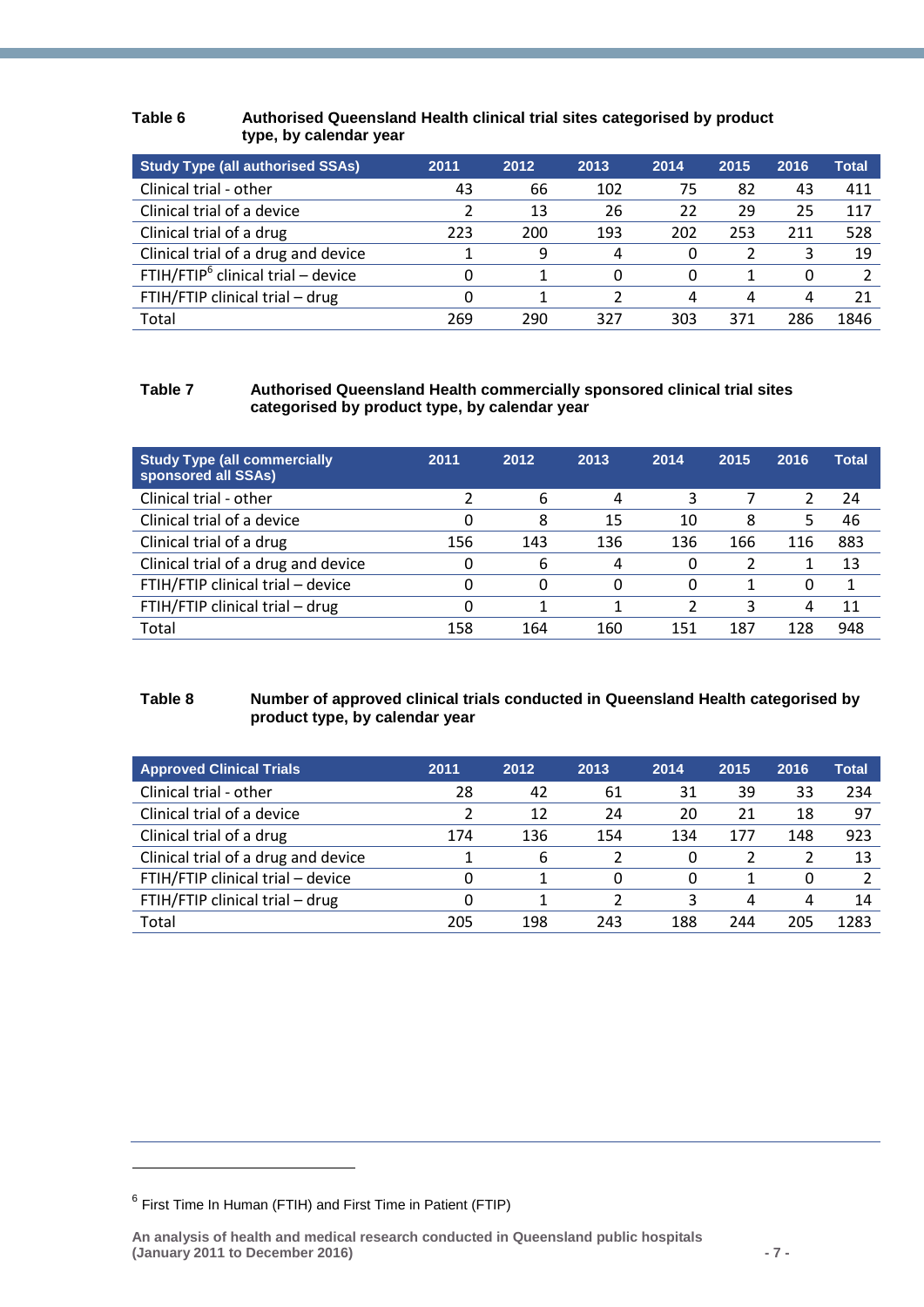#### <span id="page-12-1"></span>**Table 9 Number of approved commercial clinical trials conducted in Queensland Health categorised by product type, by calendar year**

| <b>Commercially Approved Clinical Trials</b> | 2011 | 2012 | 2013 | 2014 | 2015 | 2016 | <b>Total</b> |
|----------------------------------------------|------|------|------|------|------|------|--------------|
| Clinical trial - other                       |      |      |      |      | Ь    |      | 18           |
| Clinical trial of a device                   |      | 8    | 14   | 9    | 5    | 5    | 41           |
| Clinical trial of a drug                     | 118  | 103  | 111  | 100  | 123  | 90   | 645          |
| Clinical trial of a drug and device          |      | b    |      | 0    |      |      | 11           |
| FTIH/FTIP clinical trial - device            |      | 0    | 0    | 0    |      | 0    |              |
| FTIH/FTIP clinical trial - drug              |      |      |      | 2    | 3    | 4    | 11           |
| % Commercially Funded                        | 59   | 62   | 54   | 60   | 57   | 50   | 57           |
| Total                                        | 120  | 123  | 131  | 112  | 139  | 102  | 727          |

### <span id="page-12-0"></span>**4. Hospital and Health Service research activity**

Table 10 provides details on ethics committee activity at each HHS. Queensland Health introduced mutual acceptance of ethics reviews between Queensland Health ethics committees in July 2010. In November 2011, interstate HREC approvals for clinical trials were accepted under the NMA Scheme. This has resulted in a decrease of required ethics reviews which is a contributing factor to the reduction of average ethics review timeframes.

Ethics committees with limited activity have been encouraged to reallocate resources and disband. The Queensland Health Central Office committee stopped accepting new projects in 2015 and was formally closed in November of 2015.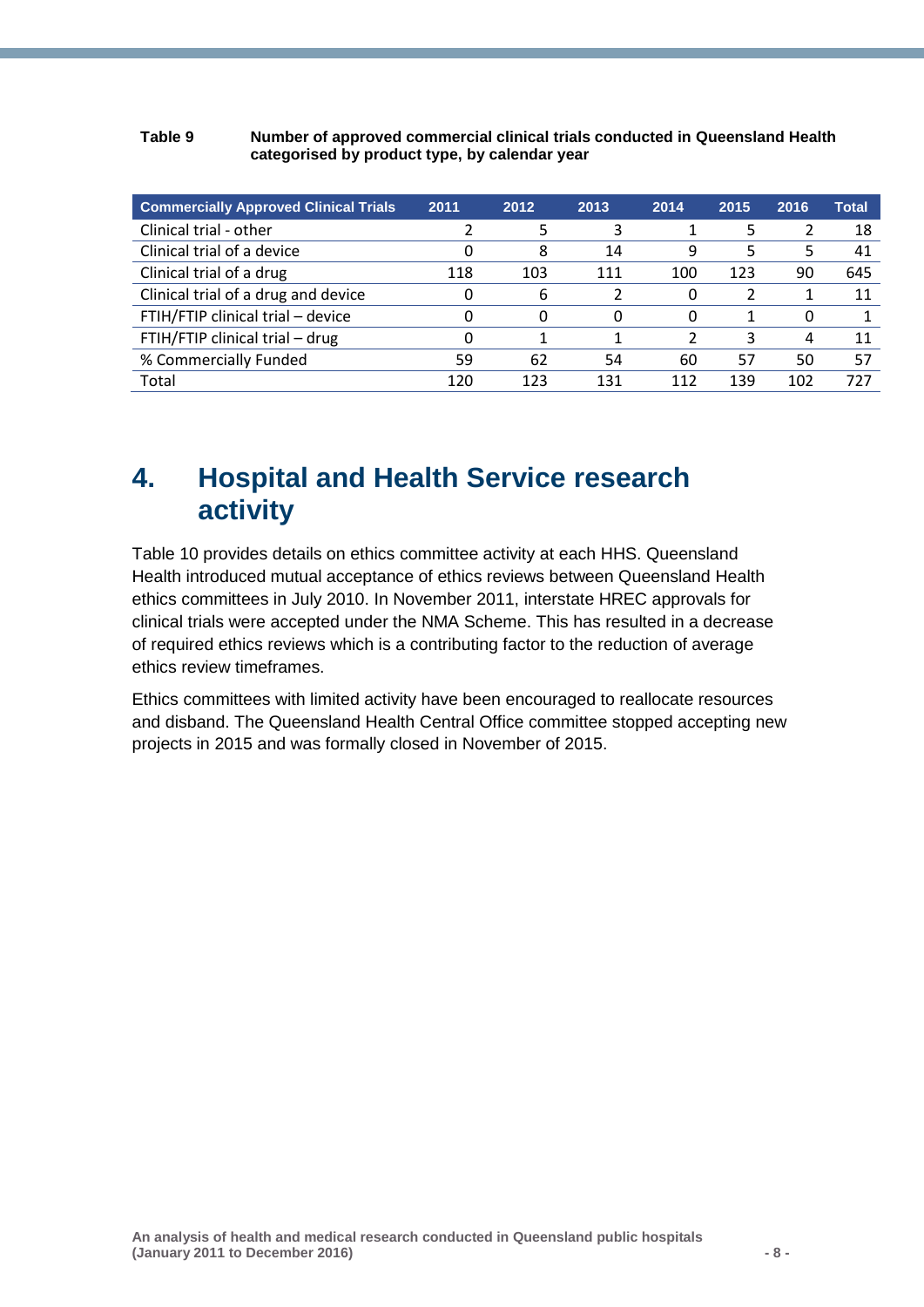| <b>Queensland Health HREC</b>           | 2011     | 2012           | 2013 | 2014           | 2015         | 2016 |
|-----------------------------------------|----------|----------------|------|----------------|--------------|------|
| Metro South                             | 285      | 248            | 248  | 201            | 242          | 251  |
| Royal Brisbane and Women's<br>Hospital  | 229      | 184            | 168  | 191            | 222          | 188  |
| <b>Children's Health Queensland</b>     | 121      | 143            | 102  | 136            | 135          | 253  |
| The Prince Charles Hospital             | 140      | 150            | 186  | 109            | 129          | 128  |
| <b>Townsville HHS</b>                   | 86       | 99             | 105  | 69             | 86           | 77   |
| <b>Gold Coast HHS</b>                   | 82       | 83             | 69   | 85             | 120          | 115  |
| Redcliffe*                              | 29       | 21             | 0    | 0              | 0            | 0    |
| Cairns HHS (Far North<br>Queensland)    | 48       | 51             | 47   | 46             | 38           | 25   |
| Darling Downs                           | 35       | 17             | 35   | 35             | 34           | 24   |
| Queensland Health Central<br>Office*    | 38       | 32             | 13   | 3              | 0            | 0    |
| West Moreton                            | 7        | $\overline{7}$ | 13   | $\overline{2}$ | 15           | 10   |
| <b>Central Queensland</b>               | 10       | 13             | 5    | 5              | 9            | 10   |
| <b>Forensic and Scientific Services</b> | 9        | 11             | 2    | $\mathbf{1}$   | $\mathbf{1}$ | 2    |
| Bayside*                                | $\Omega$ | $\mathbf{1}$   | 1    | 0              | 0            | 0    |
| Mackay*                                 | 0        | 1              | 0    | 0              | 0            | 0    |
| Total                                   | 1119     | 1061           | 994  | 883            | 1031         | 1083 |

#### <span id="page-13-0"></span>**Table 10 Ethics research applications approved by Human Research Ethics Committee**

#### **\*Active studies from closed HRECs were reallocated to other Queensland Health HRECs**

Table 11 details research activity in each HHS and reports research governance authorised research projects. Future analysis is planned to determine HHS therapeutic area strengths. The Queensland Database of Research Activity (DORA) is the public database of authorised research in Queensland and is populated by AURED. DORA is available at [http://access.health.qld.gov.au/DORA/view/search.aspx.](http://access.health.qld.gov.au/DORA/view/search.aspx)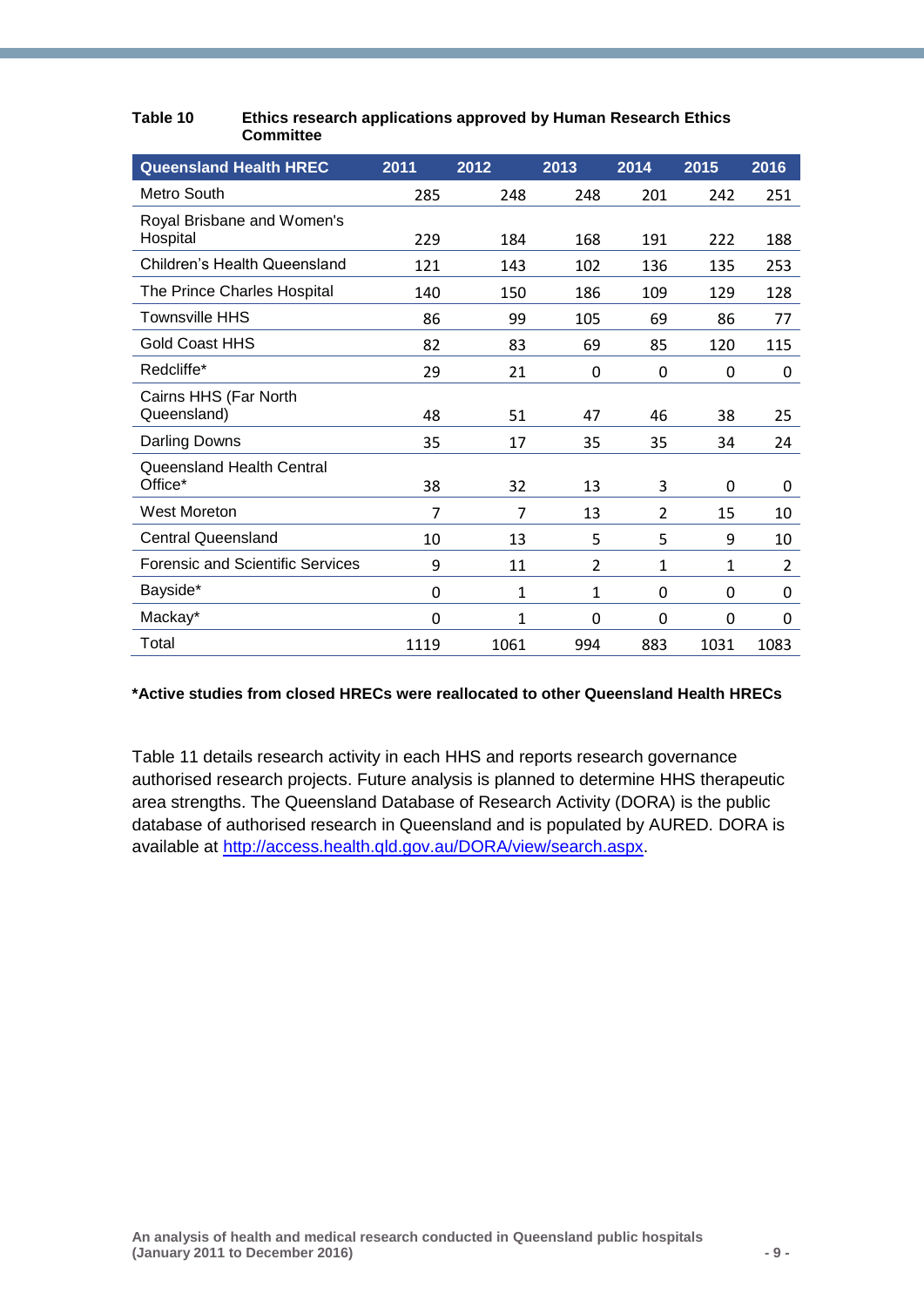| <b>RGO</b>                                | 2011 | 2012 | 2013 | 2014 | 2015 | 2016         |
|-------------------------------------------|------|------|------|------|------|--------------|
| <b>Metro South HHS</b>                    | 361  | 294  | 335  | 299  | 359  | 302          |
| Royal Brisbane and Women's<br>Hospital    | 213  | 175  | 206  | 205  | 255  | 253          |
| Royal Children's Hospital/Lady<br>Cilento | 69   | 103  | 108  | 138  | 111  | 144          |
| The Prince Charles Hospital               | 85   | 89   | 142  | 85   | 99   | 112          |
| <b>Townsville HHS</b>                     | 85   | 93   | 115  | 82   | 87   | 108          |
| <b>Gold Coast HHS</b>                     | 77   | 89   | 79   | 95   | 153  | 136          |
| Redcliffe                                 | 43   | 36   | 43   | 42   | 45   | 53           |
| <b>Cairns HHS</b>                         | 72   | 63   | 69   | 64   | 62   | 60           |
| Nambour                                   | 60   | 66   | 65   | 55   | 62   | 74           |
| Darling Downs                             | 36   | 17   | 36   | 29   | 34   | 33           |
| Queensland Health Central Office          | 13   | 23   | 4    | 7    | 4    | $\mathbf{1}$ |
| <b>West Moreton</b>                       | 34   | 31   | 28   | 18   | 25   | 26           |
| <b>Central Queensland</b>                 | 24   | 25   | 21   | 3    | 32   | 19           |
| Cape and Torres Strait                    | 0    | 0    | 7    | 51   | 12   | 17           |
| Mackay                                    | 21   | 19   | 21   | 23   | 19   | 20           |
| Wide Bay                                  | 0    | 0    | 0    | 22   | 25   | 35           |
| Total                                     | 1193 | 1123 | 1279 | 1218 | 1384 | 1393         |

<span id="page-14-1"></span>**Table 11 Research governance applications authorised by Hospital and Health Service and Australian Research Ethics Database**

## <span id="page-14-0"></span>**5. Acknowledgements**

The human research ethics chairpersons, committee members, administrators and RGOs who maintain research approval data within AURED are thanked for their assistance with the data collection which made this report possible.

Vanessa Druett, HREC Coordinator, Gold Coast Hospital and Health Service, is also acknowledged for providing essential data cleansing and metrics data for this report.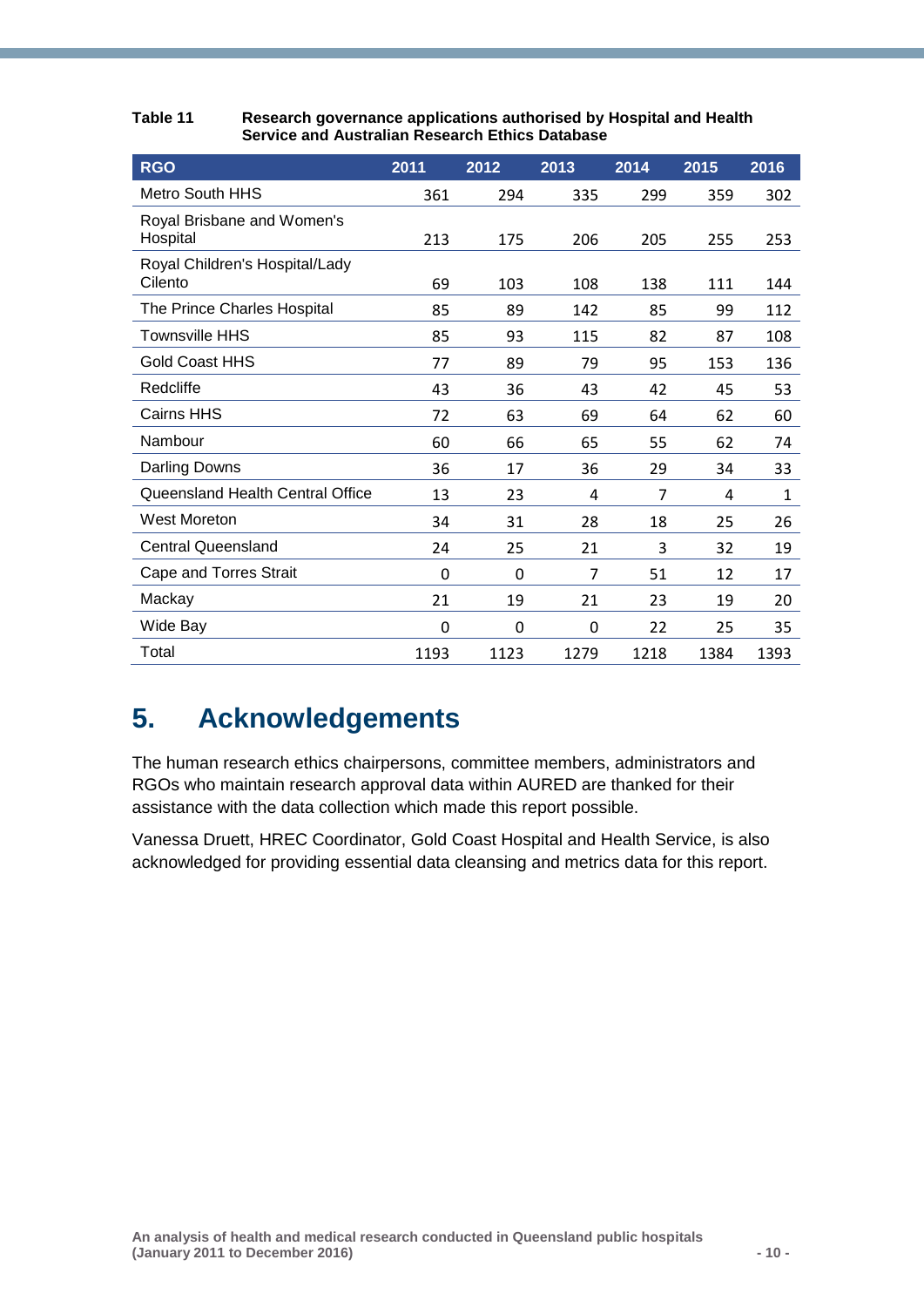# <span id="page-15-0"></span>**Abbreviations**

| AURED        | Australian Research Ethics Database                                                                                                                                                                                                                                                                                                                                                                                                                                                                 |
|--------------|-----------------------------------------------------------------------------------------------------------------------------------------------------------------------------------------------------------------------------------------------------------------------------------------------------------------------------------------------------------------------------------------------------------------------------------------------------------------------------------------------------|
| DoRA         | Database of Research Activity                                                                                                                                                                                                                                                                                                                                                                                                                                                                       |
| <b>HHS</b>   | <b>Hospital and Health Service</b>                                                                                                                                                                                                                                                                                                                                                                                                                                                                  |
| <b>HREC</b>  | The Human Research Ethics Committee is an institutional body<br>established in accordance with Chapter 5.1 of the National Health and<br>Medical Research Council/Australian Research Council/Australian Vice-<br>Chancellors' Committee National Statement on Ethical Conduct in Human<br>Research, and conducts the ethical review of research. Under the national<br>approach, a single Human Research Ethics Committee conducts an ethical<br>review that is accepted by multiple institutions. |
| <b>NHMRC</b> | National Health and Medical Research Council                                                                                                                                                                                                                                                                                                                                                                                                                                                        |
| <b>NMA</b>   | National Mutual Acceptance is the inter-jurisdictional operationalisation of<br>the national approach for clinical trials. It is limited to state public health<br>organisations and is governed by a Memorandum of Understanding.                                                                                                                                                                                                                                                                  |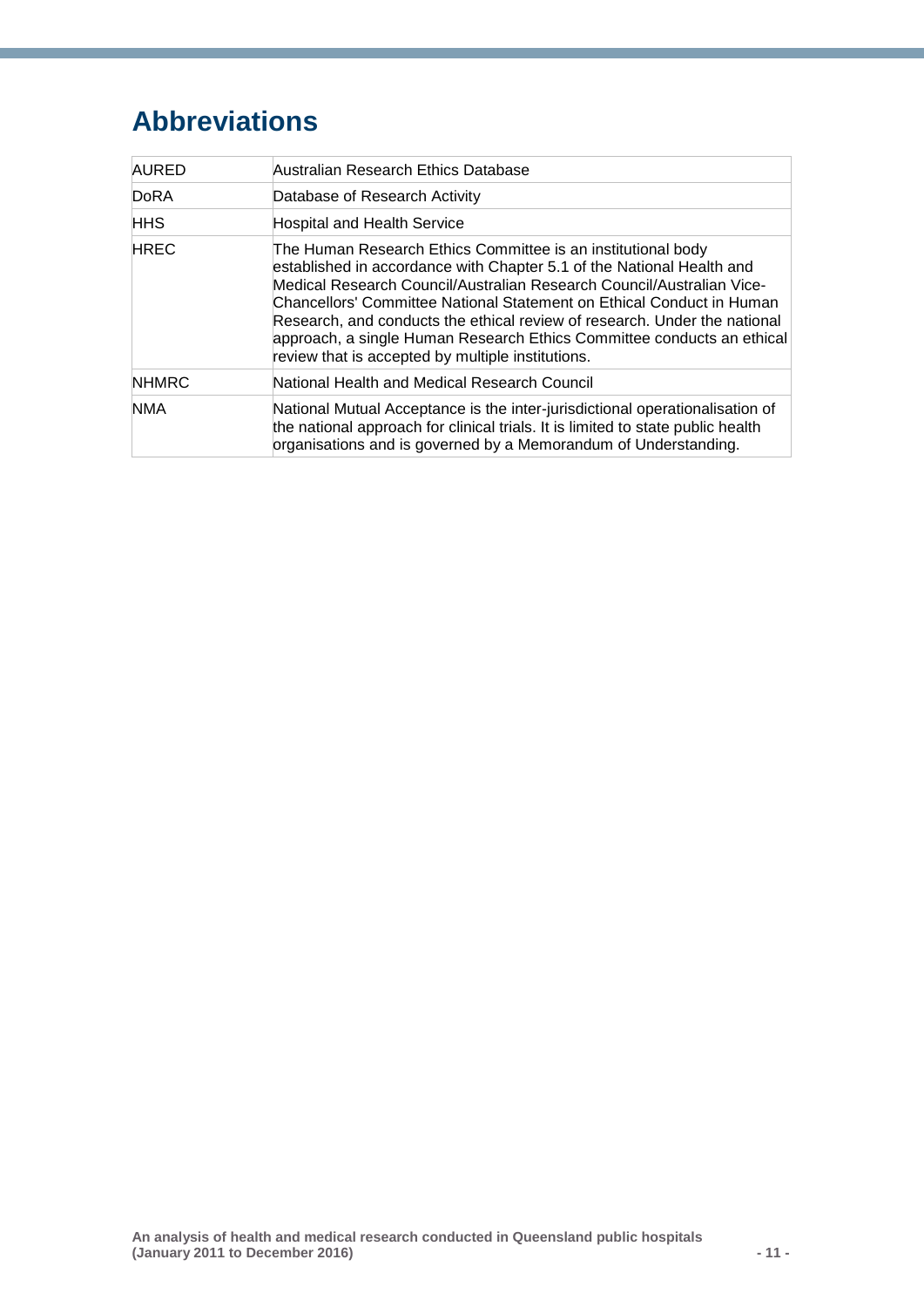# <span id="page-16-0"></span>**Glossary**

| <b>Clinical trial</b>                                                                            | Research involving an unapproved or approved therapeutic<br>good, intervention or treatment.                                                                                                                                                                                                                                                                                                                                                                                                                                                        |
|--------------------------------------------------------------------------------------------------|-----------------------------------------------------------------------------------------------------------------------------------------------------------------------------------------------------------------------------------------------------------------------------------------------------------------------------------------------------------------------------------------------------------------------------------------------------------------------------------------------------------------------------------------------------|
| Clock day                                                                                        | The standard operating procedures specify a maximum<br>ethics review time of 60 clock days. Clock days begin after a<br>valid application is received. The application will then be<br>reviewed at a Human Research Ethics Committee (HREC)<br>meeting. The clock stops when HREC requests further<br>information or clarification from the applicant. The clock<br>recommences when the requested information or<br>clarification has been received. The clock is finally stops<br>when the researcher is formally notified of the final decision. |
| Ethics review                                                                                    | An ethical review of a research project conducted either by<br>a National Health and Medical Research Council (NHMRC)<br>registered Human Research Ethics Committee or another<br>ethics committee who only reviews low or negligible risk<br>research in accordance with the NHMRC's National<br>Statement on Ethical Conduct in Human Research.                                                                                                                                                                                                   |
| National Statement on<br><b>Ethical Conduct in Human</b><br>Research (the National<br>Statement) | The National Statement on Ethical Conduct in Human<br>Research (2007), developed jointly by the National Health<br>and Medical Research Council, the Australian Research<br>Council and the Australian Vice-Chancellor Committee, sets<br>outs standards for the ethical design, review and conduct of<br>research involving humans. It describes the roles and<br>responsibilities of institutions, researchers, sponsors and<br>HRECs in conducting ethical research and applies whether<br>the research is single centre or multi-centre.        |
| Research                                                                                         | Original investigation undertaken to gain knowledge,<br>understanding and insight (see the National Statement and<br>the Code for a more detailed discussion on the definition of<br>research)                                                                                                                                                                                                                                                                                                                                                      |
| Research governance                                                                              | An institutional framework to effectively oversee and<br>administer research so that its conduct complies with<br>relevant legislation and meets appropriate standards of<br>quality, safety, privacy, risk and financial management. The<br>Site Specific Assessment form is a component of research<br>governance assessment.                                                                                                                                                                                                                     |
| Single ethical review process                                                                    | Single Ethical Review Process is the ethical review in<br>Queensland undertaken by a single Human Research<br>Ethics Committee where the outcome of the review will<br>enable multiple institutions to decide whether or not to<br>participate in a given study. The single ethical review<br>includes the scientific review of a research proposal.                                                                                                                                                                                                |